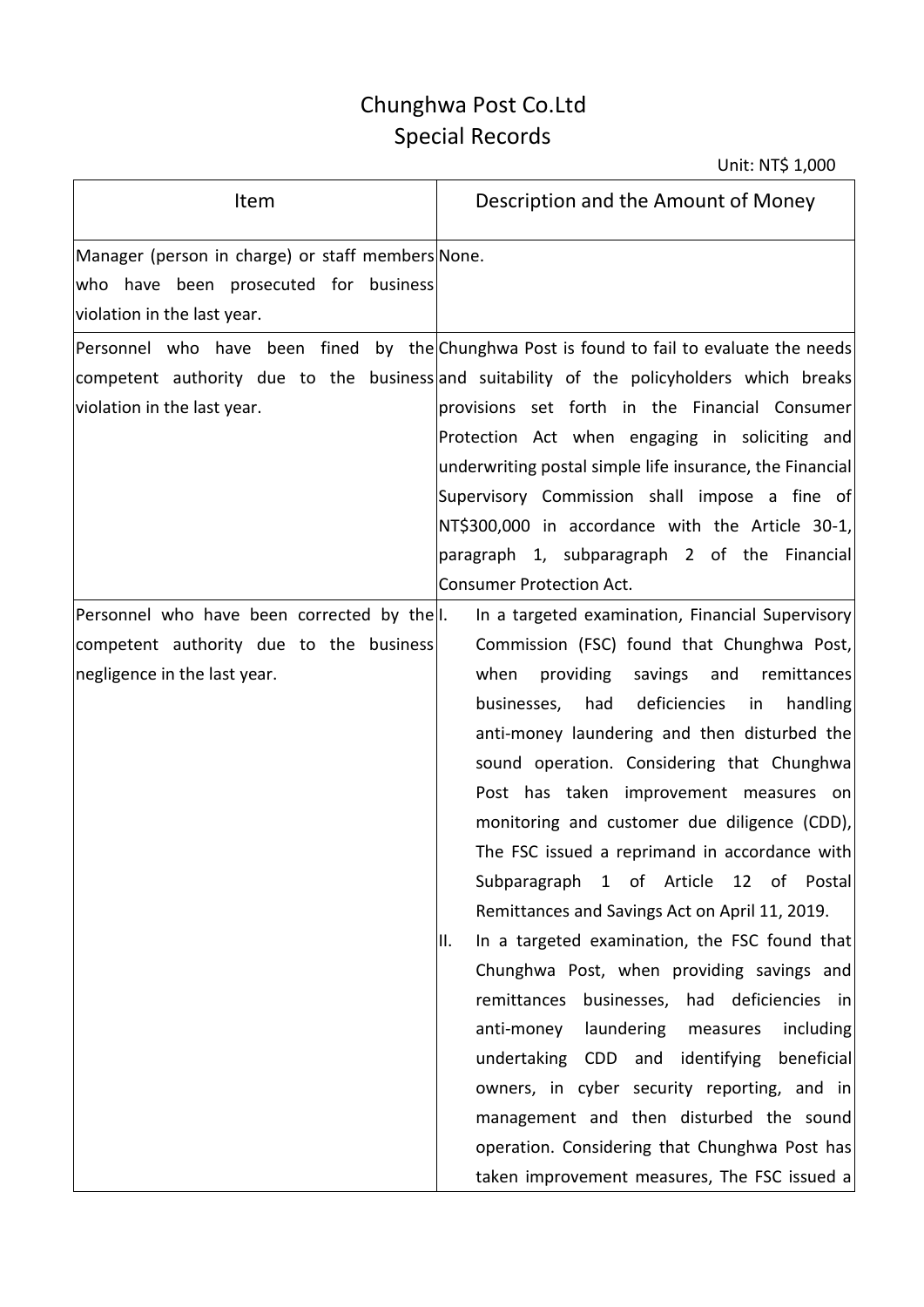reprimand in accordance with Subparagraph 1 of Article 12 of Postal Remittances and Savings Act on August 12, 2019.

- III. The audit report related to the incident (information system invaded by hackers and infected by malware on February 18, 2018) did not contain sufficient details. As a result, the Financial Supervisory Commission enforced a corrective action based on article 12.1 of the Postal Remittances and Savings Act on August 12, 2019.
- IV. Chunghwa Post was in violation of the Simple Life Insurance Act and provisions set forth in the Insurance Act when engaging in investment business. Thus, the Financial Supervisory Commission, on January 9, 2019, in accordance with Article 149 paragraph 1 of the Insurance Act, issued 8 reprimands. The violation incidents are as follows:
	- A. Make an offer to buy bonds in the primary market but fail to promptly incorporate and manage the issuer's credit of line, and caused concern over its sound operation.
	- B. The disclosure of fair value hierarchy of securities investment in the financial report fails to abide by the regulations of the International Financial Reporting Standards on classification, and caused concern over its sound operation.
	- C. Procedures on stocks stop-loss review audited to be defective, which impedes the implementation of stop-loss mechanism, and caused concern over its sound operation.
	- D. The review standard for market value review procedure on foreign exchange and derivatives lacks suitability, which is audited to be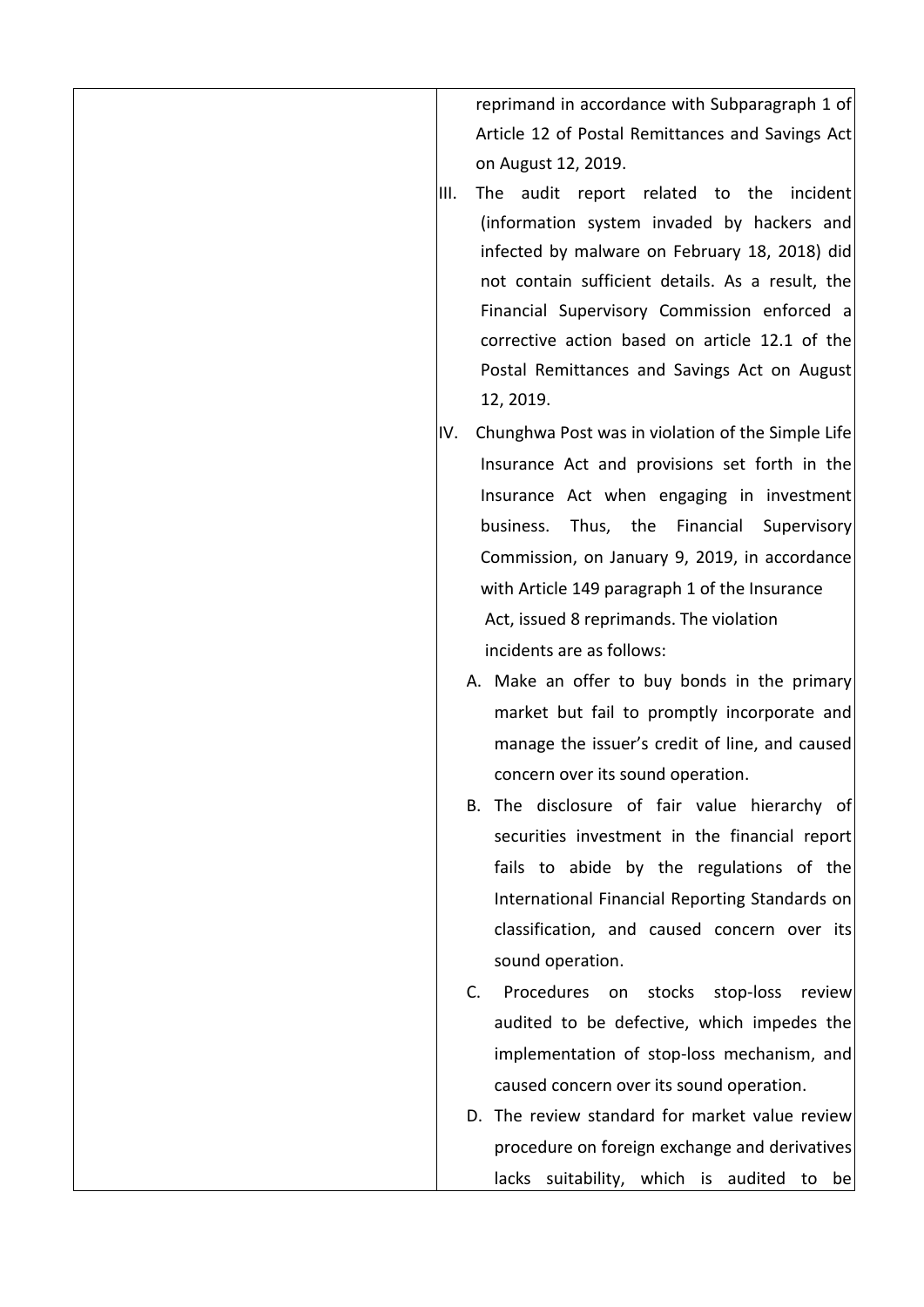inconsistent with Article 5 paragraph 1 subparagraph 4 of the "Regulations Governing Implementation of Internal Control and Auditing System of Insurance Enterprises" authorized and set in accordance with Article 148-3 paragraph 1 of the Insurance Act.

- E. The evaluation mechanism towards the equity investment personnel before making stock transaction not established, and the declarations' authenticity from relevant personnel not verified by the audit unit, which audited to be inconsistent with the Financial Supervisory Commission Order No. 10502501691 issued on March 31, 2016 and the Article 5 paragraph 1 subparagraph 14 of the "Regulations Governing Implementation of Internal Control and Auditing System of Insurance Enterprises" authorized and set in accordance with Article 148-3 paragraph 1 of the Insurance Act.
- F. According to the International Financial Reporting Standard 9 Public Announcements, the evaluation working paper pertaining to bonds prior to public announcement or bonds newly purchased are not retained, or bonds conforming conditions are not explicitly defined, and caused concern over its sound operation.
- G. Operations of monthly reconciliation of securities account to overseas custodian bank violate the internal checking system, and caused concern over its sound operation.
- H. The monitoring mechanism on callable bond limits pertaining to callable bond positions inspection and management mechanism is not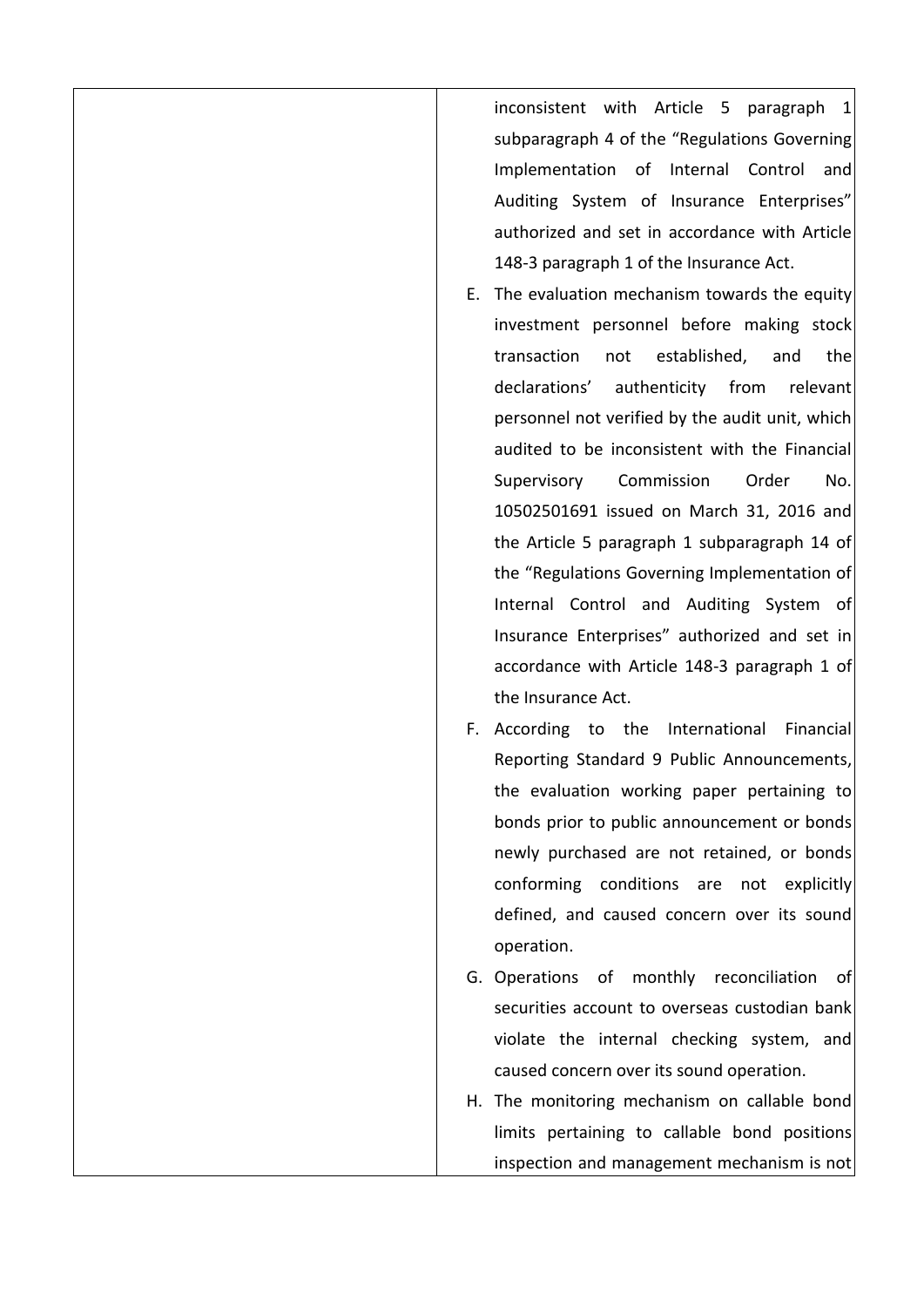yet established, which impedes the function of reinvestment risk control, and caused concern over its sound operation.

- V. Chunghwa Post is found to break provisions set forth in the Insurance Act when engaging in postal simple life insurance business, the Financial Supervisory Commission shall propose corrective measures in accordance with Article 149, paragraph 1 of the Insurance Act. The violation incidents are as follows:
	- A.Fail to evaluate the needs and suitability of the policyholders during engagements of soliciting and underwriting postal simple life insurance.
	- B. The operating procedure of purchasing insurance contract was not conducted at the life insurance counter.
	- C. Fail to keep properly the policy confirmation slip, or the submission process of insurance policy is defective.
	- D.The process of underwriting a policy is defective.
	- E. The auditor of the self-inspection affairs inspects the business that he/she is in charge of.
	- F. The random inspection documents are not covered in the self-inspection working papers.
	- G.The inspection scope of the legal compliance self-inspection affair is valid within the same date and has become a mere formality.
	- H.The payment operation was not conducted in accordance with the internal regulations and was not included in the self-inspection items.
	- I. The address verification mechanism has flaws.
	- J. The customer complaints, pleas and appeals are not handled in accordance with standard procedures.

K. Detailed contents of the insurance contract are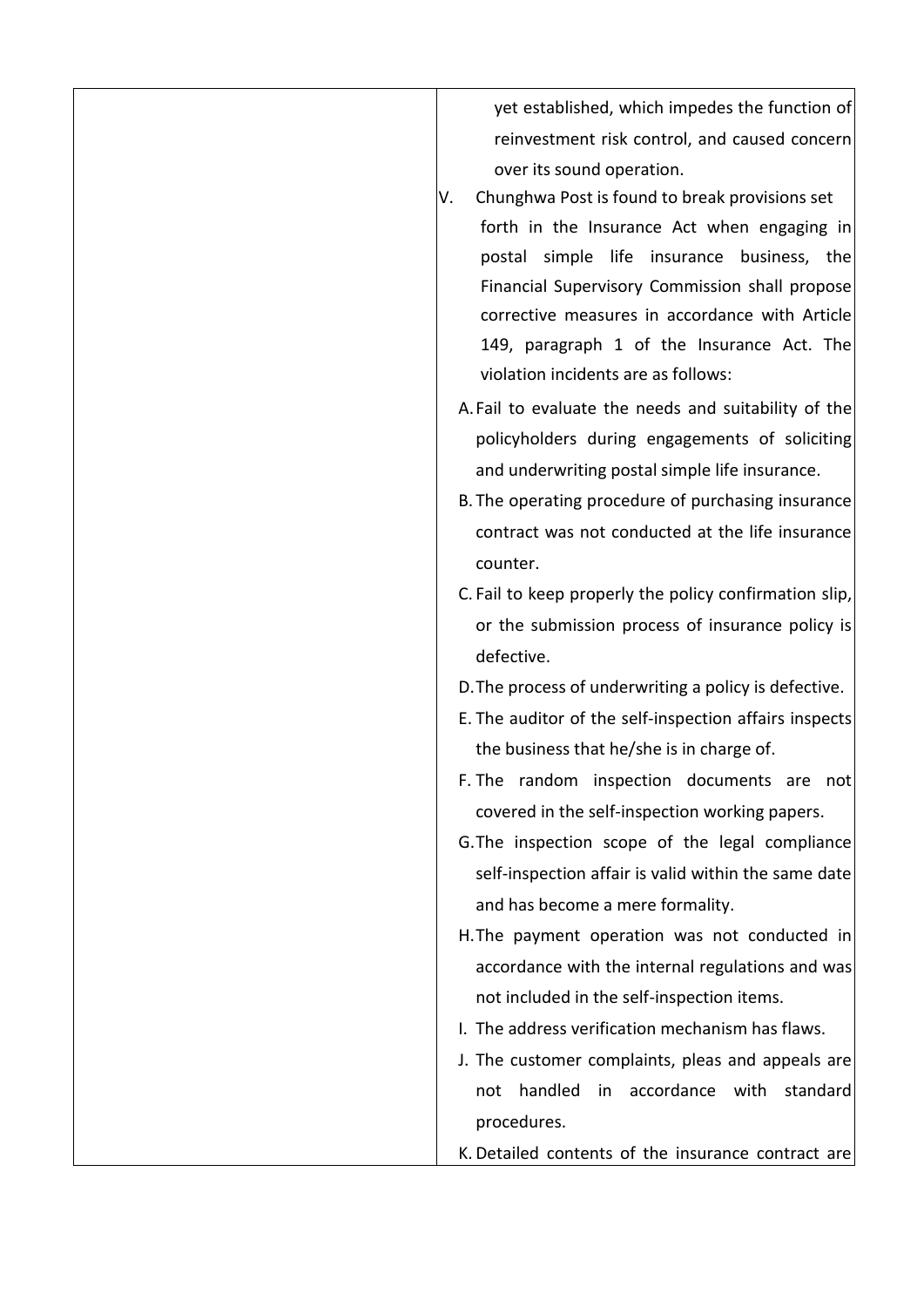| not filled out under the internal regulations.                                                  |
|-------------------------------------------------------------------------------------------------|
| L. Fail to deliver the proposal of insurance that has                                           |
| not been entered into the official registration                                                 |
| record.                                                                                         |
| M. The policy loan and address alteration are not                                               |
| conducted in accordance with the internal                                                       |
| regulations; the reduced paid-up insurance                                                      |
| contract is not delivered to the insured                                                        |
| promptly.                                                                                       |
| N. The address alteration on insurance contract is                                              |
| not verified in accordance with the internal                                                    |
| regulations.                                                                                    |
| O. The reduced paid-up insurance procedure is not                                               |
| conducted under the internal regulations.                                                       |
| P. When reviewing the address alteration on                                                     |
| insurance contract, the supervisor's computer                                                   |
| verification code is inconsistent with the                                                      |
| signatures.                                                                                     |
| Q.Insurance agents make solicitations<br>during                                                 |
| suspension of sale.                                                                             |
| R. The mechanism of security and phone interview                                                |
| is defective.                                                                                   |
| S. The verification documents of the beneficiary                                                |
| owner was not collected when the beneficiary<br>legal person was applying for premium after the |
| date of maturity.                                                                               |
| T. The internal lateral ties mechanism pertaining to                                            |
| the unpaid insurance balance has not been                                                       |
| established.                                                                                    |
| U. Matters that need attention are not described in                                             |
| the internal control system statement.                                                          |
|                                                                                                 |